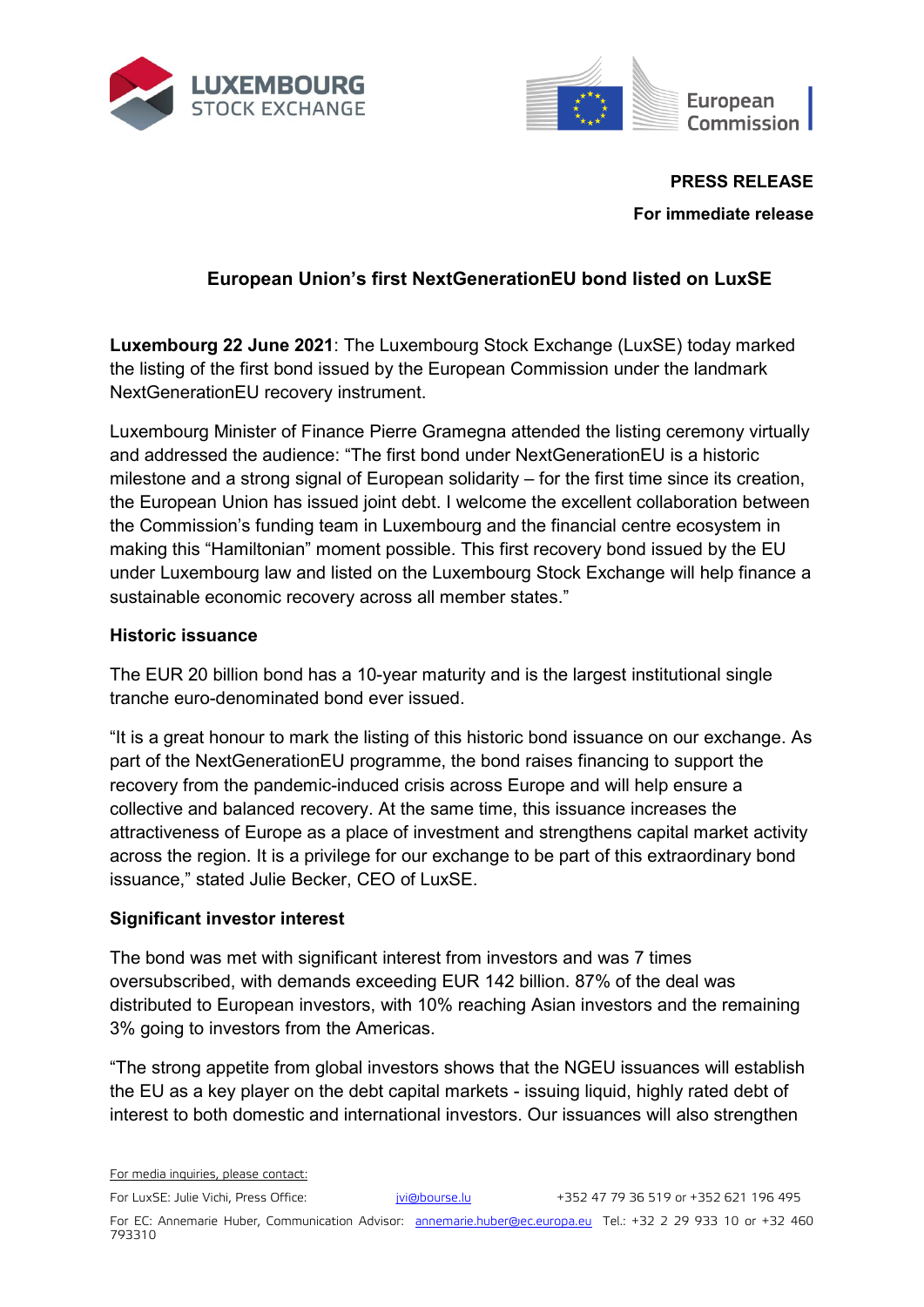



the international role of the euro. These good initial results are a vote of confidence in the EU as an issuer and in the EU's capacity to deliver for the sake of its citizens, even in an unprecedented crisis such as the current pandemic. NGEU is money not only to repair, but also to transform!" commented Johannes Hahn, European Commissioner for Budget and Administration.

# **A collective recovery**

NextGenerationEU is a historic recovery plan established to support the European economy and help member states overcome the crisis. To finance NextGenerationEU, the European Commission will raise up to EUR 800 billion in current prices on capital markets over the next five years and relay these funds as grants and loans to member states. In 2021 alone, the European Commission expects to raise EUR 80 billion through long-term bonds under the recovery plan, to be topped up by tens of billions of euros of short-term EU-Bills to cover the remaining financing requirements. Issued under the EU Debt Issuance Programme, the NextGenerationEU bond issuances are governed by Luxembourg law.

The objective of the NextGenerationEU recovery instrument is to finance the collective recovery from the COVID-19 pandemic and its wide-ranging socio-economic fallout, and furthermore help build a greener, more digital and more resilient European economy and society. The funding strategy for NextGenerationEU includes a green bond issuance programme of up to EUR 250 billion to meet the 30% target defined for green investment as part of the recovery plan.

# **From SURE to NextGenerationEU**

In October last year, the European Commission and LuxSE celebrated the listing of the first bond issuance under the EU SURE programme, which was the first social bond ever issued by the European Union. This programme raised financing to support jobs and workers across Europe, heavily impacted by the global pandemic. Since October 2020, the European Commission has issued EUR 89.6 billion worth of social bonds under the EU SURE programme, all listed on LuxSE and displayed on the Luxembourg Green Exchange — the world's leading, UN-awarded platform for sustainable securities.

The European Union listed its first bond on LuxSE in 1983 and has brought 107 bonds totalling EUR 206 billion to the exchange since then, with 48 of these bonds still active.